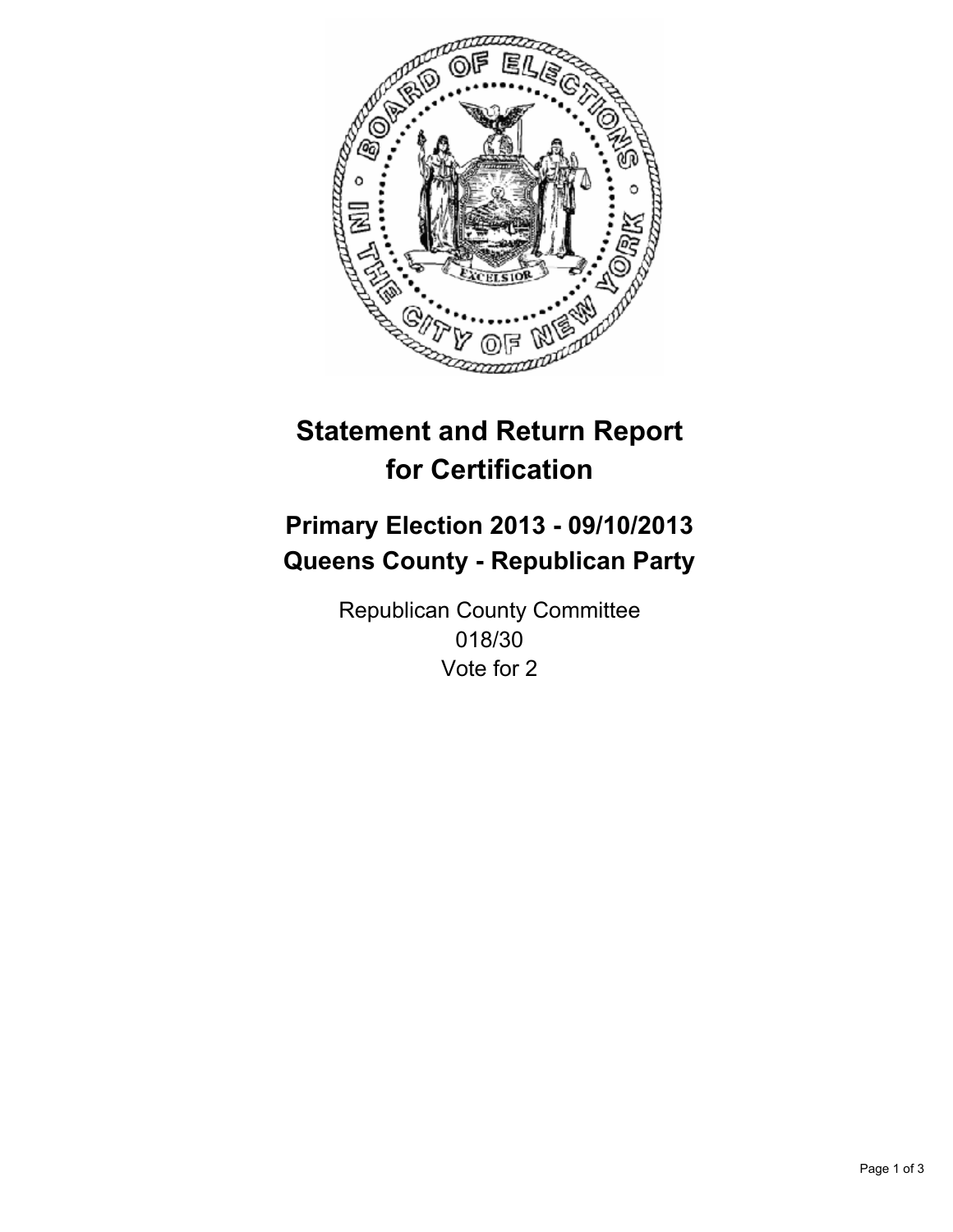

## **Assembly District 30**

| <b>EMERGENCY</b>     | 0  |
|----------------------|----|
| ABSENTEE/MILITARY    | 3  |
| <b>FEDERAL</b>       | 0  |
| SPECIAL PRESIDENTIAL | 0  |
| <b>AFFIDAVIT</b>     | 0  |
| ANTHONY L. DALTO     | 22 |
| MICHAEL A. DALTO     | 11 |
| <b>JOSEPH COMO</b>   | 13 |
| <b>Total Votes</b>   | 46 |